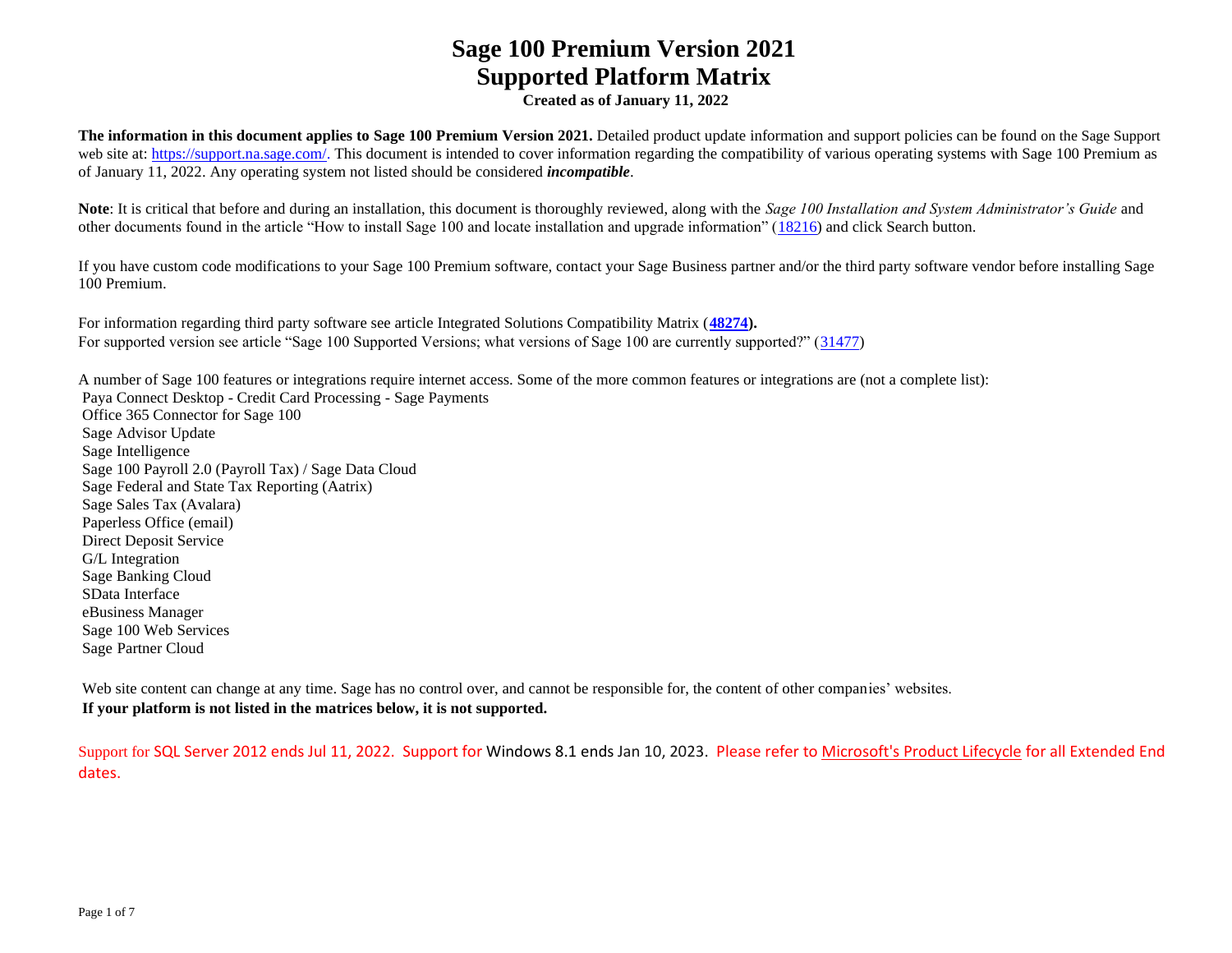| <b>Supported Workstations</b>                                | <b>Remarks</b>                                                                                                                                                                                                                                                                 |
|--------------------------------------------------------------|--------------------------------------------------------------------------------------------------------------------------------------------------------------------------------------------------------------------------------------------------------------------------------|
| Windows 11 Pro and Enterprise                                |                                                                                                                                                                                                                                                                                |
| Windows 10 $(32 \text{ and } 64$ -bit)<br>Pro and Enterprise | .NET Framework 4.7.2 is required. During installation if it is not detected, users will be prompted to install. A REBOOT is<br>required. Refer to https://docs.microsoft.com/en-us/dotnet/framework/get-started/system-requirements for .NET Framework<br>system requirements. |
| Windows $8.1(32$ and $64$ -bit)<br>Pro and Enterprise        |                                                                                                                                                                                                                                                                                |

| <b>Supported SQL Servers</b>                        | <b>Remarks</b>                                                                                                              |  |  |
|-----------------------------------------------------|-----------------------------------------------------------------------------------------------------------------------------|--|--|
| Microsoft SQL Server 2019 Standard or<br>Enterprise | If integrating with Sage CRM, refer to the Sage CRM Help Center at http://help.sagecrm.com/ for additional<br>requirements. |  |  |
| Microsoft SQL Server 2017 Standard or<br>Enterprise |                                                                                                                             |  |  |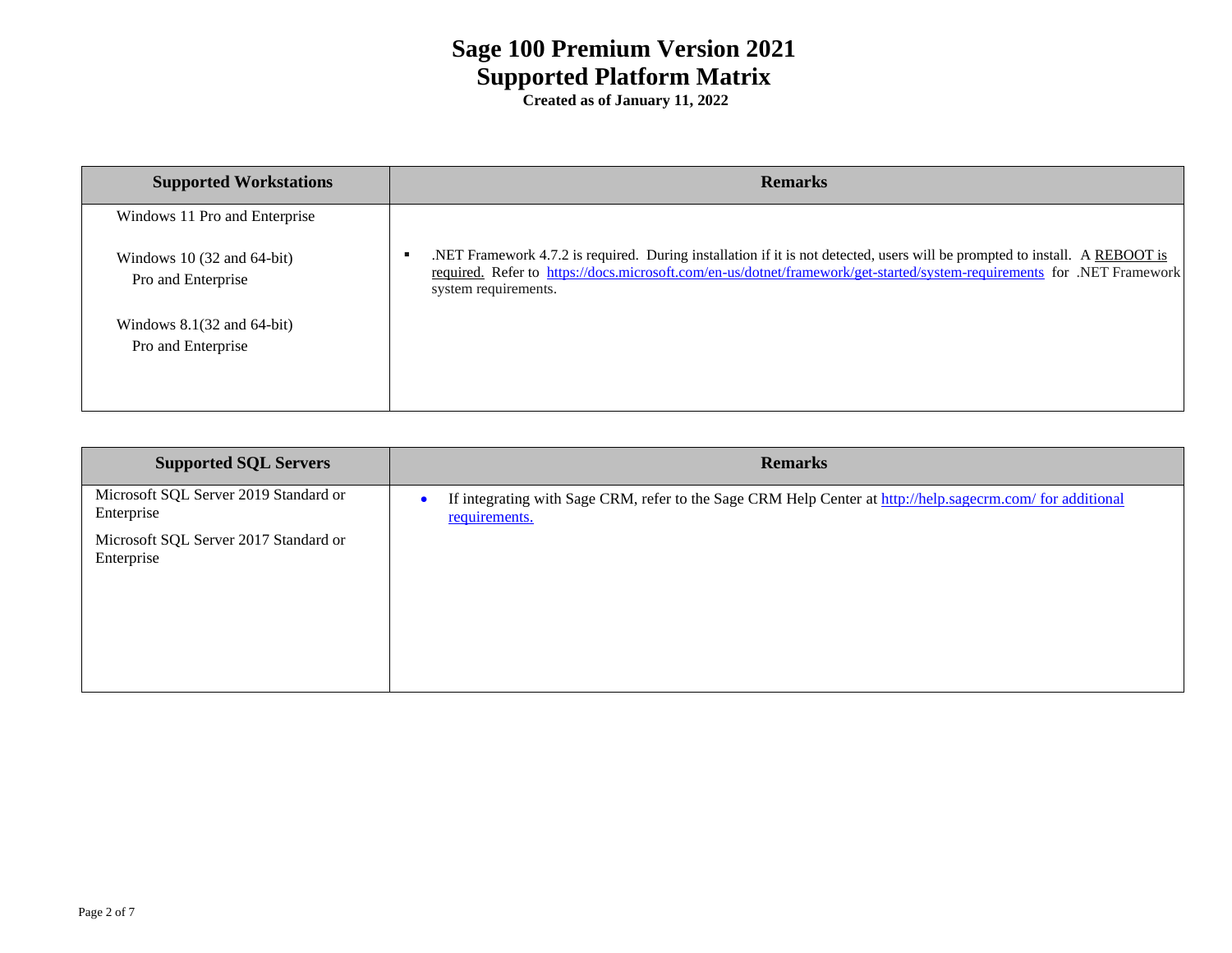| Microsoft Dedicated Servers defined as Operating System software specifically designed to be used as a network server (not peer-to-peer).                                                                                   |                                                                                                                                                                                                                                                                                                                                                                                                                                                                                                                                                                                                                                                                                                                                                                                                                                                                                                                                                                                                                                                                                                                                                                                                                                                                                                                                                                                                                                                                                                                                                                                                                                                                                                                                                                                                                                                                                                                                                                                                                                                                                                                                                                                                                                                                                                                                                                                                                                                                                                                                                                                                                                                                                                                                                                                                                                                                                                                                 |  |  |  |
|-----------------------------------------------------------------------------------------------------------------------------------------------------------------------------------------------------------------------------|---------------------------------------------------------------------------------------------------------------------------------------------------------------------------------------------------------------------------------------------------------------------------------------------------------------------------------------------------------------------------------------------------------------------------------------------------------------------------------------------------------------------------------------------------------------------------------------------------------------------------------------------------------------------------------------------------------------------------------------------------------------------------------------------------------------------------------------------------------------------------------------------------------------------------------------------------------------------------------------------------------------------------------------------------------------------------------------------------------------------------------------------------------------------------------------------------------------------------------------------------------------------------------------------------------------------------------------------------------------------------------------------------------------------------------------------------------------------------------------------------------------------------------------------------------------------------------------------------------------------------------------------------------------------------------------------------------------------------------------------------------------------------------------------------------------------------------------------------------------------------------------------------------------------------------------------------------------------------------------------------------------------------------------------------------------------------------------------------------------------------------------------------------------------------------------------------------------------------------------------------------------------------------------------------------------------------------------------------------------------------------------------------------------------------------------------------------------------------------------------------------------------------------------------------------------------------------------------------------------------------------------------------------------------------------------------------------------------------------------------------------------------------------------------------------------------------------------------------------------------------------------------------------------------------------|--|--|--|
| <b>Supported Servers</b>                                                                                                                                                                                                    | <b>Remarks</b>                                                                                                                                                                                                                                                                                                                                                                                                                                                                                                                                                                                                                                                                                                                                                                                                                                                                                                                                                                                                                                                                                                                                                                                                                                                                                                                                                                                                                                                                                                                                                                                                                                                                                                                                                                                                                                                                                                                                                                                                                                                                                                                                                                                                                                                                                                                                                                                                                                                                                                                                                                                                                                                                                                                                                                                                                                                                                                                  |  |  |  |
| Windows Server 2022 Standard and<br>Datacenter<br>Windows Server 2019 Standard and<br>Datacenter<br>Windows Server 2016 Standard<br>Windows Server 2012 R2 (64-bit)<br>Standard<br>Windows Server 2012 (64-bit)<br>Standard | <b>Notes</b><br>The eBusiness Web Services service can be installed only on a supported Windows Server platform. For more<br>information, see the eBusiness Web Services Installation Guide found by clicking the Documentation link on the Sage<br>100 Premium Autorun window.<br>Unless absolutely necessary, avoid installing Sage 100 Premium to system controlled folders, such as C:\Program Files<br>$\blacksquare$<br>or C:\Program Files(x86). Sage recommends installing Sage 100 Premium to a dedicated non-system controlled folder,<br>such as C:\Sage\Sage 100 Premium.<br>The eBusiness Web Services service can only be installed on a Windows Server platform. For more information, see the<br>$\blacksquare$<br>eBusiness Web Services Installation Guide WebServices.pdf found by clicking the Documentations directory of the<br>Sage 100 Premium Autorun screen.<br>.NET Framework 4.7.2 is required. During installation if it is not detected, users will be prompted to install. A REBOOT is<br>$\blacksquare$<br>required. Refer to https://docs.microsoft.com/en-us/dotnet/framework/get-started/system-requirements for .NET Framework<br>system requirements.<br><b>Recommendations</b><br>Sage 100 Premium should be installed on a dedicated member/application server. Although supported, certain Windows<br>server configurations are not recommended due to possible instability and performance issues. Support from Sage<br>Customer Support may be limited in the following circumstances:<br>Running Sage 100 Premium on a Windows server acting as an Active Directory domain controller managing a<br>$\circ$<br>large number of user accounts, computer accounts, group policies, organizational units, remote sites, or other<br>network resources.<br>Running Sage 100 Premium on any server actively running other applications or services, such as e-mail (for<br>$\circ$<br>example, Exchange Server), IIS, fax programs, or other software.<br><b>Not Supported</b><br>The items listed here are intended to be used for clarification purposes only and are not intended to represent a<br>comprehensive list of exclusions.<br>Running Sage 100 Premium on any Windows Small Business Server operating system – regardless of the number of<br>user and computer accounts it is managing, is not supported. Small Business Server runs Active Directory and<br>Exchange Server by default, and that has been a factor in many reported cases of instability and performance issues.<br>Instability may also result if Small Business Server is further configured to run other applications concurrently, such as<br>IIS, Shared Fax Services, and SQL Server.<br>Using a server operating system as a Sage 100 Premium workstation is not supported (not even as a client to another<br>$\blacksquare$<br>server). However, this configuration can be utilized for testing. |  |  |  |
|                                                                                                                                                                                                                             |                                                                                                                                                                                                                                                                                                                                                                                                                                                                                                                                                                                                                                                                                                                                                                                                                                                                                                                                                                                                                                                                                                                                                                                                                                                                                                                                                                                                                                                                                                                                                                                                                                                                                                                                                                                                                                                                                                                                                                                                                                                                                                                                                                                                                                                                                                                                                                                                                                                                                                                                                                                                                                                                                                                                                                                                                                                                                                                                 |  |  |  |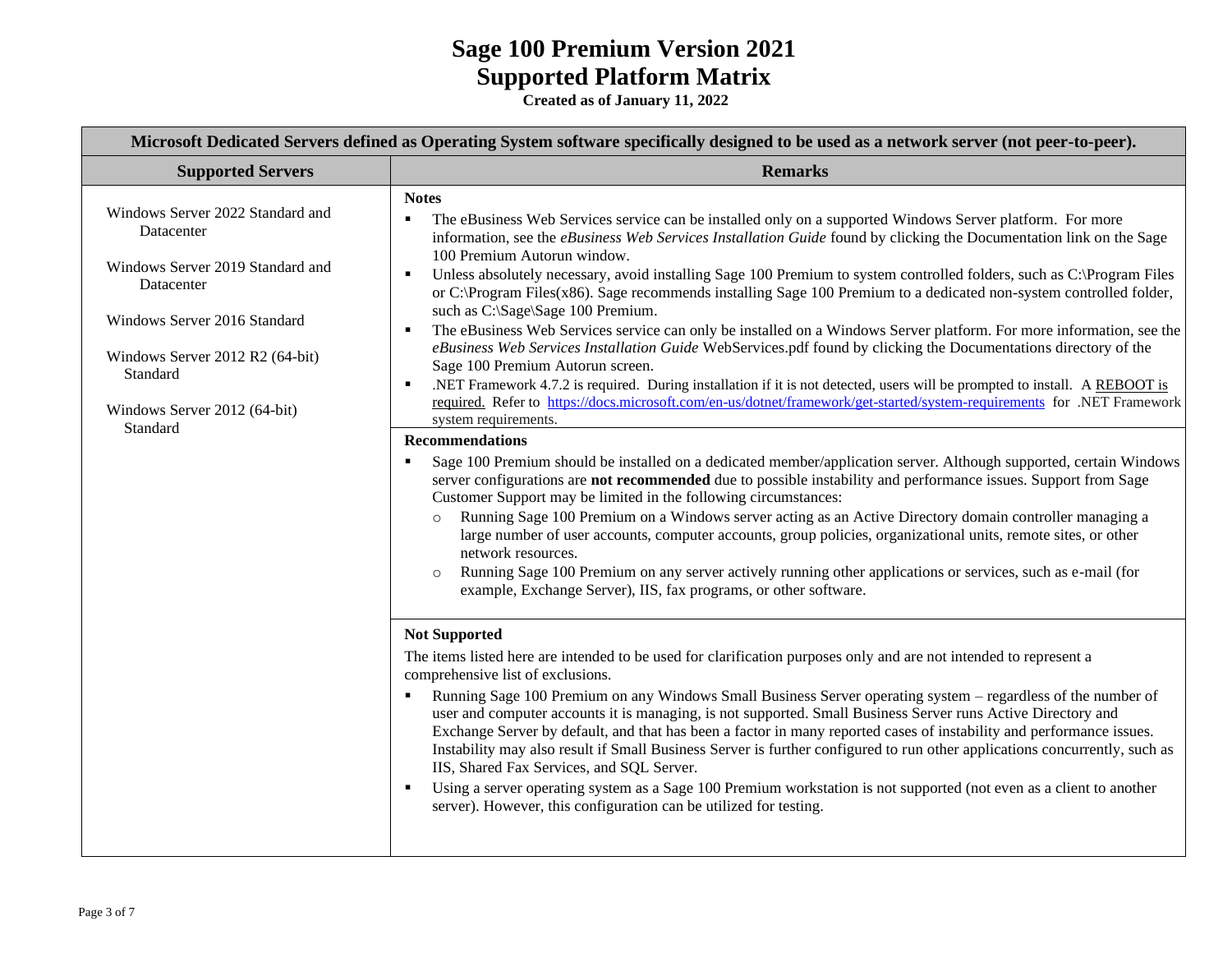| <b>SageCRM Supported Server</b>                                                                                                            | <b>Remarks</b>                                                                                                                                                                                                                                                                                                                                                                                                                                                                                                                                                                                                                                                                                                                                                                                                                                                                                                                                                                                            |  |  |  |
|--------------------------------------------------------------------------------------------------------------------------------------------|-----------------------------------------------------------------------------------------------------------------------------------------------------------------------------------------------------------------------------------------------------------------------------------------------------------------------------------------------------------------------------------------------------------------------------------------------------------------------------------------------------------------------------------------------------------------------------------------------------------------------------------------------------------------------------------------------------------------------------------------------------------------------------------------------------------------------------------------------------------------------------------------------------------------------------------------------------------------------------------------------------------|--|--|--|
| For a complete list of supported Sage CRM<br>Servers and requirements, refer to the<br>Sage CRM Help Center at<br>http://help.sagecrm.com/ | <b>Notes</b><br>Microsoft SQL Server is required for Sage CRM Server.<br>Sage CRM Server cannot be installed on a server running Microsoft Exchange or Lotus Notes Domino.<br><b>Outlook Plug-In for SageCRM</b><br>To install CRM Outlook Integration, download the Outlook plug-in from within CRM in the My CRM menu ><br>Preferences tab. The user must be an Administrator or Power User of the client machine to install the Outlook plug-in.<br>If installing the CRM Outlook Integration in a Remote Desktop Services environment, administrator rights are required<br>on the Remote Desktop Services machine. All instances of Internet Explorer and Outlook must be closed to install the<br>plug-in. At the time of the installation, exclusive access to the server is required for each user. After the plug-in is<br>installed, administrator rights are no longer required.<br>CRM Outlook client integration is supported only for e-mail accounts running on Microsoft Exchange Server. |  |  |  |
|                                                                                                                                            |                                                                                                                                                                                                                                                                                                                                                                                                                                                                                                                                                                                                                                                                                                                                                                                                                                                                                                                                                                                                           |  |  |  |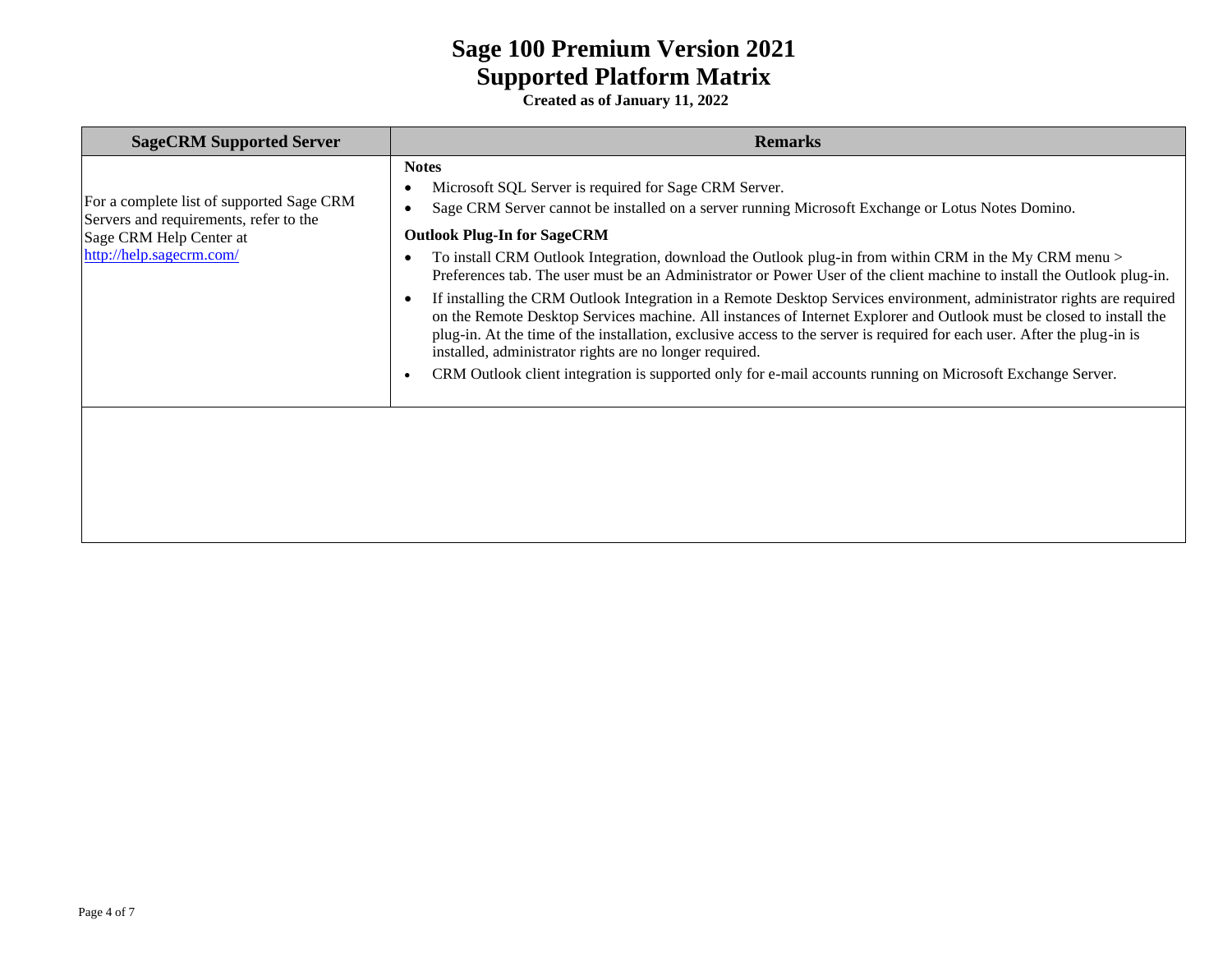| <b>Remote Desktop Services/Citrix</b><br><b>Servers</b>                                                                                                                                                                                                                       | <b>Remarks</b>                                                                                                                                                                                                                                                                                                                                                                                                                                                                                                                             |  |  |  |  |
|-------------------------------------------------------------------------------------------------------------------------------------------------------------------------------------------------------------------------------------------------------------------------------|--------------------------------------------------------------------------------------------------------------------------------------------------------------------------------------------------------------------------------------------------------------------------------------------------------------------------------------------------------------------------------------------------------------------------------------------------------------------------------------------------------------------------------------------|--|--|--|--|
| Windows Server 2022 Standard and<br>Datacenter<br>Windows Server 2019 Standard and<br>Datacenter<br>Windows Server 2016 Standard<br>Windows Server 2012 R2 (64-bit)<br>Standard and Essential<br>Windows Server 2012 (64-bit)<br>Standard<br>Citrix Virtual Apps and Desktops | <b>Notes</b><br>Remote Desktop Services (formerly Terminal Services) or Citrix must be installed on a supported version of Windows.<br>٠<br>Installing Sage 100 Premium or Sage CRM Server on the same server as Remote Desktop Services or Citrix is not<br>п<br>supported.<br>Windows thin clients are supported with Remote Desktop Services and Citrix. For more information, refer to<br>п<br>www.microsoft.com<br>For more information on Remote Desktop Services/Citrix, see the Miscellaneous Notes section in this document.<br>٠ |  |  |  |  |
| <b>Virtual Platforms</b>                                                                                                                                                                                                                                                      |                                                                                                                                                                                                                                                                                                                                                                                                                                                                                                                                            |  |  |  |  |
| <b>Notes</b><br>H<br>ı.                                                                                                                                                                                                                                                       | Sage 100 is currently supported on virtual environments where the Virtual Vendor supports the Windows OS that Sage 100 supports.<br>All supported Operating Systems listed under the Supported Workstations, Sage 100 Supported Servers and SageCRM Supported Servers sections are supported when                                                                                                                                                                                                                                          |  |  |  |  |

- hosted on these Citrix virtual platform products.
- **EXECUTE:** Hardware and software requirements (minimum and recommended) for Sage 100 products apply to virtual environments as well.
- **•** Some third-party products might not support the same virtualization platforms as Sage 100 products. For verification, please check with the third-party vendor.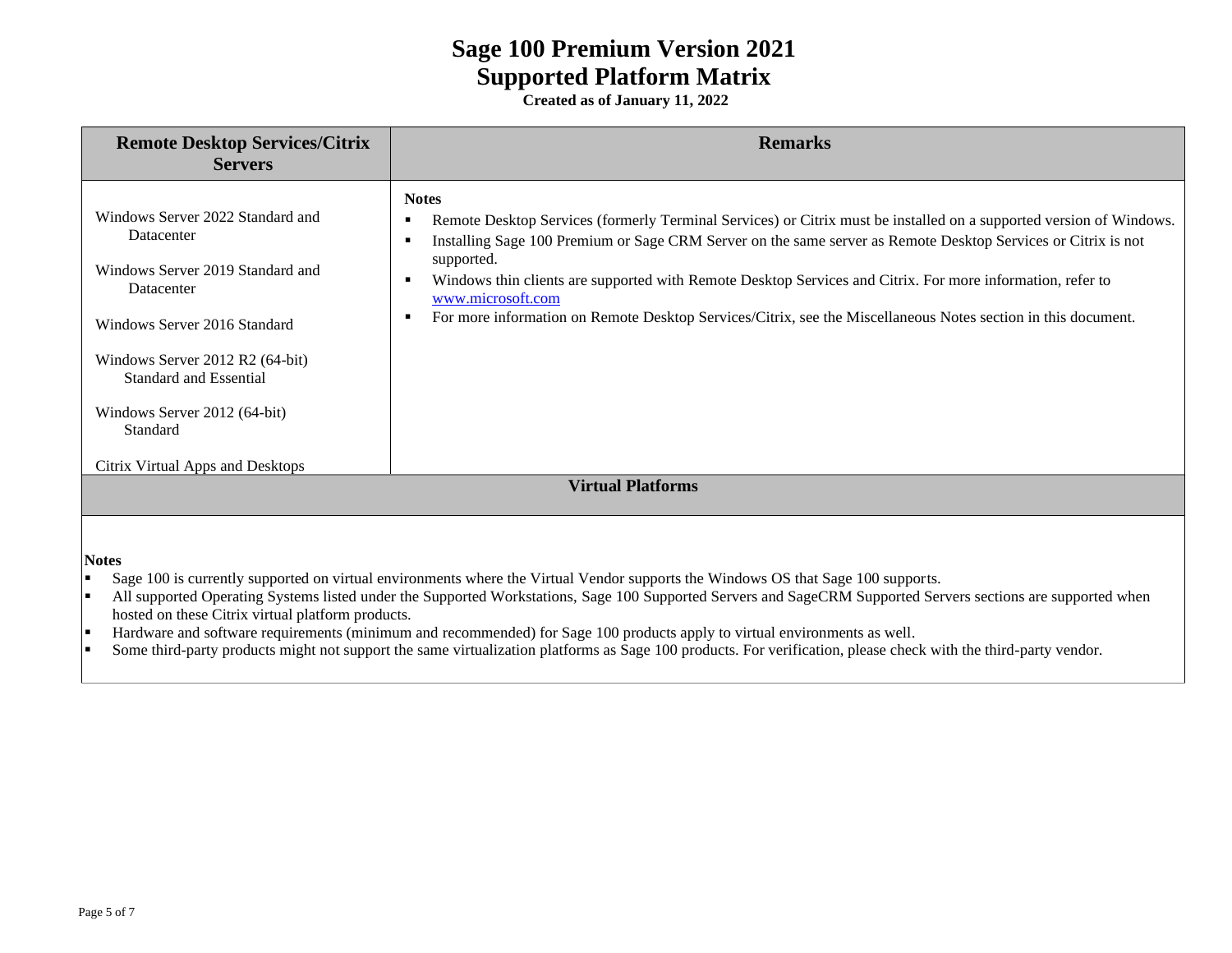**Created as of January 11, 2022**

#### **Miscellaneous Notes**

- 1. When running Sage 100 Premium over a local area network (LAN) environment, the ping timings will vary depending on the speed and configuration of the network. Typical ping timings with 1,800 bytes of data should be between 20–30 milliseconds or faster. Unacceptable ping speeds are over 40 milliseconds.
- 2. In the Sage 100 Premium client/server environment, some integrated applications do their processing at the workstation, not at the server. As a result, users may experience performance issues when running integrated applications from remote locations. Some of the applications affected include Crystal Reports.
- 3. Virtual private network (VPN) and wide area network (WAN) connections should be set up as point-to-point connections, as opposed to Internet connections, for better stability and performance. If an Internet connection is used, ensure the Internet Service Provider (ISP) can provide a guaranteed bandwidth; otherwise, users may experience dropped sessions and lost connections. With any type of low speed WAN connection, for each remote user, select the Low Speed Connection checkbox in User Maintenance.
- 4. Always re-run Sage 100 Premium Workstation Setup after re-installing or upgrading the Windows operating system and verify that a default Windows printer is still available and operational.
- 5. Verify that all hardware involved in running Sage 100 Premium is on Microsoft's Hardware Compatibility List. Incompatible hardware can cause severe data corruption. For more information, refer to the Microsoft Hardware Compatibility List at:<https://partner.microsoft.com/en-us/dashboard/hardware/search/cpl>
- 6. Sage is committed to supporting future Microsoft operating systems as they are released to market for all Sage 100 Premium modules; however, Sage does not support beta-level operating systems. As new operating system levels are scheduled for general release, Sage will verify their compatibility, and this document will be updated when Sage's evaluations are completed.
- 7. Using Citrix or Remote Desktop Services is suggested for faster remote printing of Crystal reports over a WAN and virtual private network (VPN)
- 8. Sage requires a guaranteed minimum bandwidth of 256 Kbps per user for running Sage 100 Premium through a low-speed remote connection. For each user, 512 Kbps or higher is recommended. Select the Low Speed Connection check box in the Sage 100 Premium User Maintenance window.
- 9. If a VPN connection is used, keep in mind the following:
	- VPN solutions are either software-based, hardware-based (such as a VPN firewall), or a hybrid of both.
	- **•** Software-based VPNs may result in slower connection speeds due to the security overhead of encrypting the data. Hardware-based solutions run faster.
- 10. Low-speed connections are subject to considerable performance issues when using a software-based VPN. It may cause the connection to have a bandwidth of less than 256 Kbps. For information on guaranteed bandwidth requirements, see miscellaneous note above. TCP/IP must be installed and properly configured so that you can ping by computer name and IP address from the workstation to the server. The server must be able to at least ping the workstation by its IP address. You must be able to use the Windows TELNET.EXE utility or equivalent to communicate with the Application Server on a specific port ID and IP address, or on a specific port ID and name from all workstations to the server. If this cannot be done, you must contact your Microsoft support organization. Sage Customer Support cannot assist with this task. For more information on connection requirements, refer to your *Sage 100 Installation and System Administrator's Guide.*
- 11. The Sage 100 Premium Application Server is a Windows Sockets application that listens on a single port (typically port 10000). You must open this port on your firewall/router so clients can connect to the Application Server properly. The client does not listen back on its own port, so opening ports for clients is not necessary. Also, the Application Server is compatible with Network Address Translation (NAT).
- 12. If the Sage 100 Premium Application Server is configured to run as a service and you are experiencing connection timed out errors, white screens, hanging, or slow performance, but only after a certain number of Sage 100 Premium users are in the system, review document 20344 on the Sage Online Web site at [https://support.na.sage.com/.](https://support.na.sage.com/) If you are running the Application Server on the desktop instead of running it as a service, the same problem may occur in a very large multi-user environment. If that is the case, review document **20344** on Sage Support web sites.
- 13. The Microsoft Fax Services feature are supported only for Paperless Office and batch faxing. For more information, refer to the Integrated Solutions Compatibility Matrix on the Sage Support Web site at[: https://support.na.sage.com/](https://support.na.sage.com/)